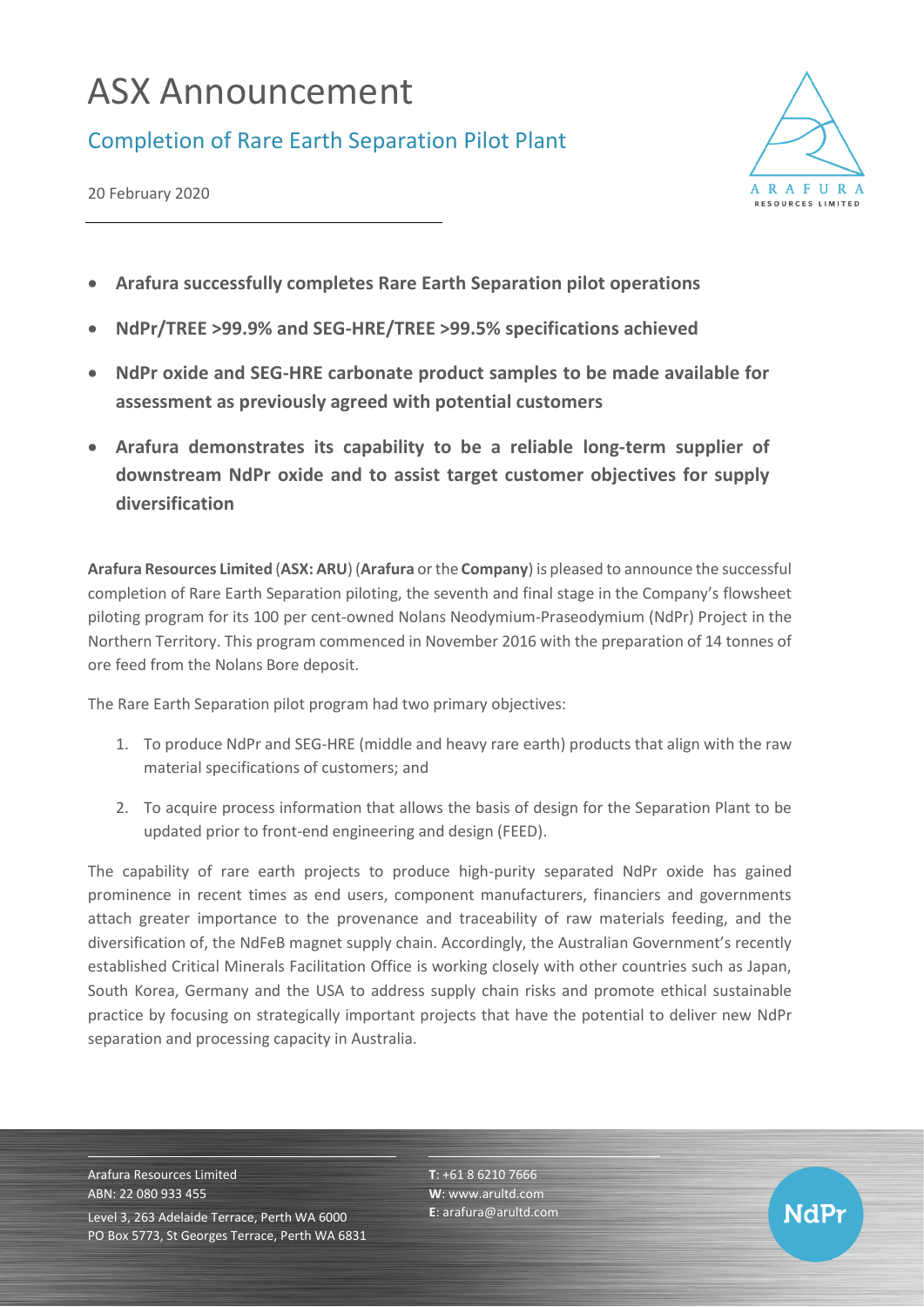## **Completion of Rare Earth Separation Pilot Plant**



Arafura's high purity NdPr and SEG-HRE products will be used to complement its sales and marketing engagement, which is pivotal in securing project finance.

Managing Director Gavin Lockyer said, *"The results of the pilot are not unexpected and confirm our ability to produce separate rare earth products at Nolans. Producing final product at a time when countries are re-assessing their supply chains for critical materials such as NdPr oxide puts us in a great position to enhance our reputation as a long-term potential supplier in the market. Nolans is the only NdPr-focused development in Australia that has full environmental approvals. This provides international customers with confidence that their product is being sourced from reliable and ethical practices through the full lifecycle of the project including rehabilitation."* 

## **The Program**

The second of two solvent extraction (SX) pilot plant circuits operated at ANSTO Minerals (ANSTO) in Sydney over a 14-day period during January (Figures 1 and 2). This circuit produced a refined liquor in which NdPr constitutes >99.9% of the total contained rare earth elements (TREE). This followed the earlier operation of the pilot plant over a seven-day period in December *(refer to ASX announcement 23 December 2019)* from which a refined liquor was produced where SEG-HRE comprised >99.5% of the TREE.

These liquors are being processed using conventional methods to prepare final products – NdPr oxide and SEG-HRE carbonate – for assessment by potential customers in Arafura's target jurisdictions (Figure 3) using conventional processing steps. The Company's marketing efforts are aimed at placing a substantial proportion of the project's planned production of NdPr oxide into binding offtake agreements to support project financing.

Arafura completed substantial test work for rare earth separation at ANSTO during 2008-2010 and pilot plant trials for continuous testing of SX circuits were completed at ANSTO in 2012. Data from the 2012 trials were used as the basis for the Separation Plant capital and operating cost estimates for the project's definitive feasibility study *(refer to ASX announcement 7 February 2019)*. Data acquired during the operation of the current pilot plant are being used to update the final basis of design documents for FEED.

The basis of design for the Nolans Project includes the construction and operation of a Separation Plant that delivers 4,360 tonnes per annum of NdPr oxide and 600 tonnes per annum of SEG-HRE carbonate for a minimum of 23 years<sup>1</sup>, and Nolans remains the only NdPr project in Australia that has complete environmental permitting for mining, beneficiation, extraction and separation of rare earths, including the on-site management and disposal of attendant radioactive tailings and process wastes, as well as progressive site rehabilitation.

- ENDS -

*<sup>1</sup> Information in relation to the production targets included in this announcement is extracted from an ASX announcement dated 7 February 2019 (Nolans Project Definitive Feasibility Study). Arafura Resources confirms that all material assumptions underpinning the production targets set out in the announcement released on 7 February 2019 continue to apply and have not materially changed.*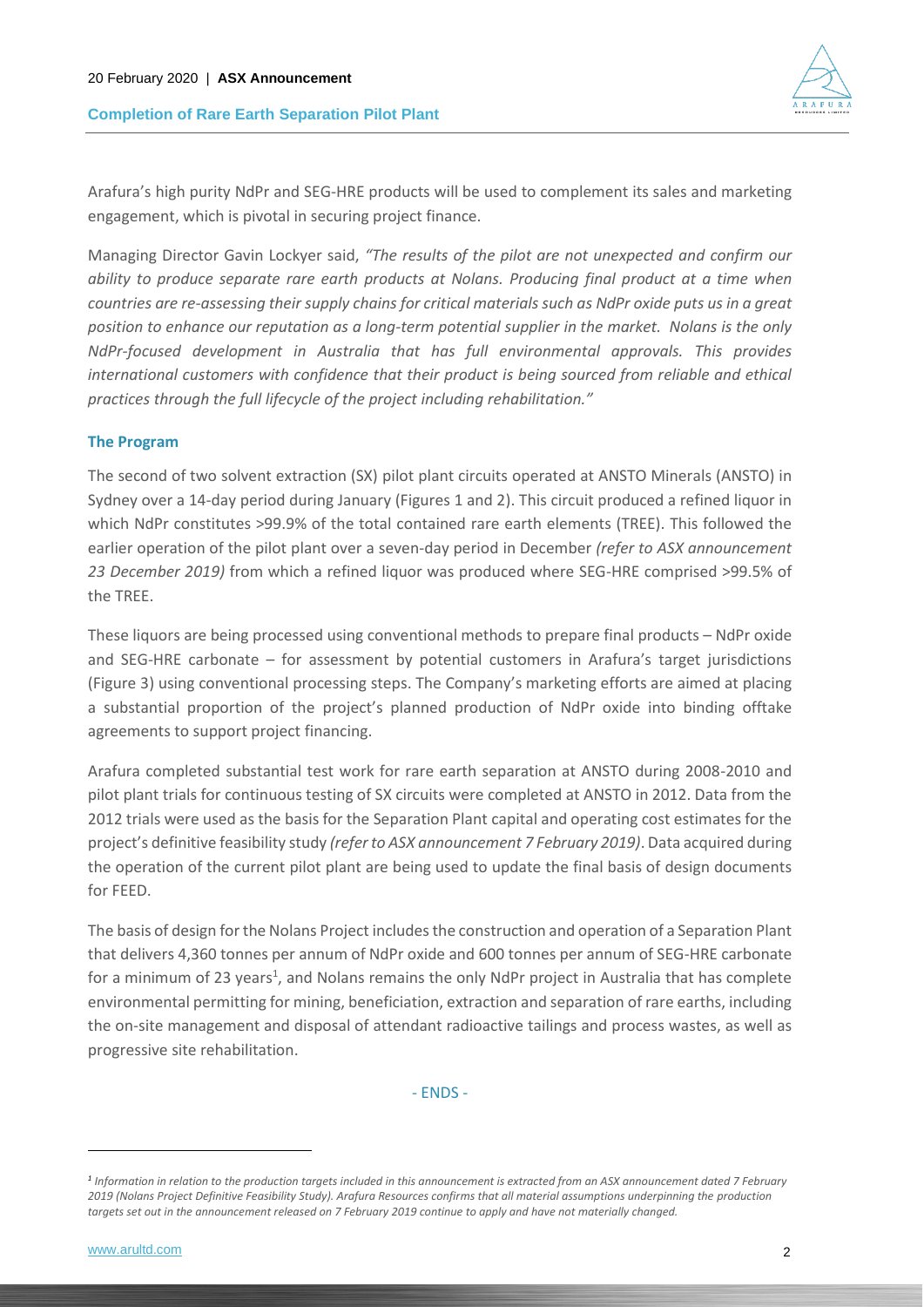**Completion of Rare Earth Separation Pilot Plant**



**For further information contact: Media enquiries:**

Gavin Lockyer **Luke Forrestal** 

Managing Director **Media & Capital Partners** Media & Capital Partners T: +61 8 6210 7666 M: +61 411 479 144

Peter Sherrington Company Secretary

**Figure 1: Arafura's NdPr separation circuit during pilot operation at ANSTO**



**Figure 2: Side on view of SX mixer-settlers in the NdPr separation circuit during pilot operation**